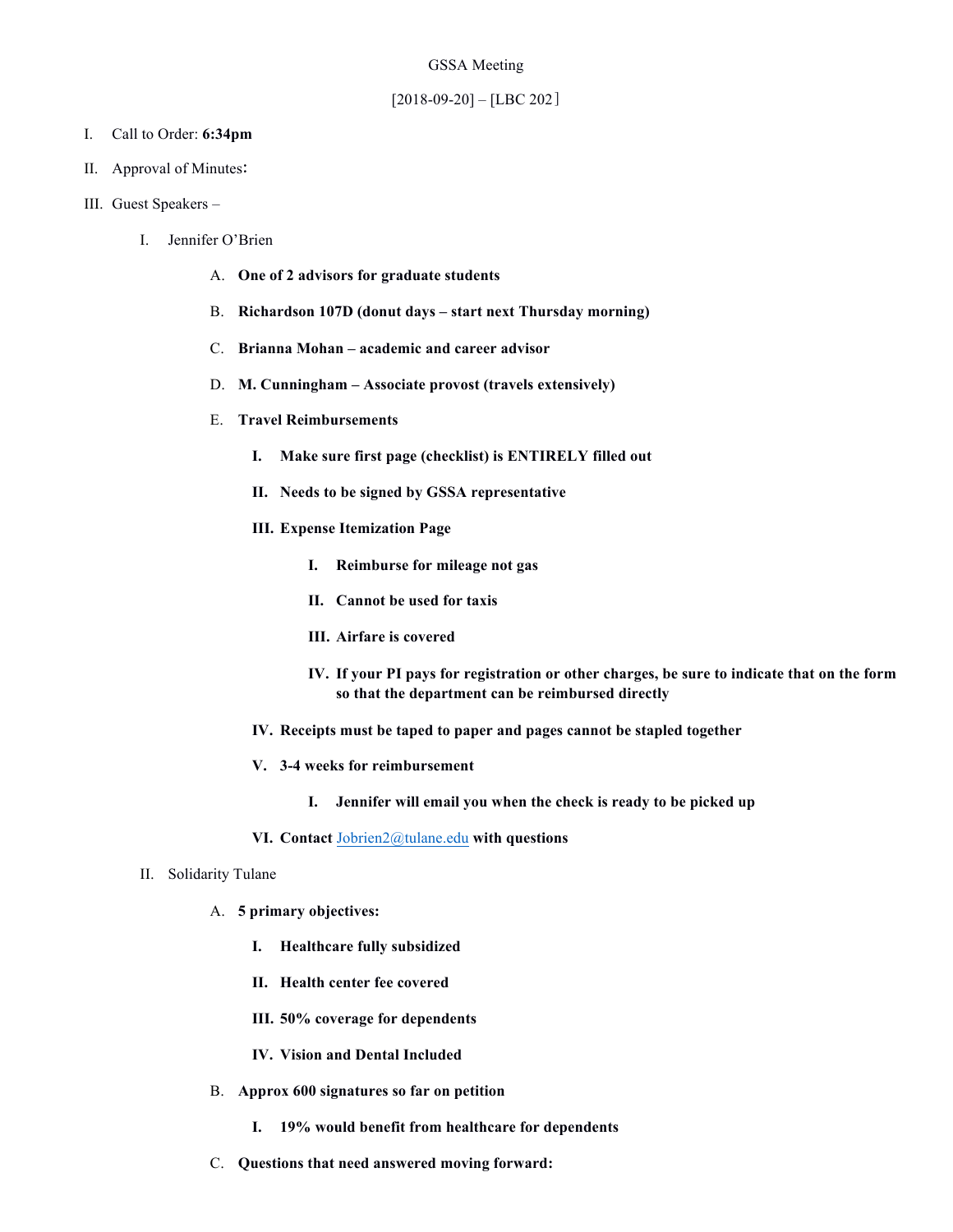- **I. Who is covered by the healthcare?**
	- **I. Depends on how "grad student" is defined**

**I. Stipend vs. enrollment. This must be clarified to move forward.** 

#### D. **Current status**

- **I. Want a resolution from GSSA that we support Solidarity Tulane's mission**
- **II. Next step will involve talking with Deans and grad council**
- **III. Would be open to a GSSA committee**

#### **Motion to officially support Solidarity Tulane – 41 approve, 0 oppose, 0 abstain**

- IV. Officer Reports
	- I. President Ted Sawyer (esawyer $1$ @tulane.edu)
		- A. Student Health is hiring a Grad liaison

#### **I.** Grad students consistently comprise 40-50% of incoming class

- B. CAPS expanding downtown facilities
- C. Downtown gym is also being expanded
- D.New contract with health insurance company
	- I. The company is lagging to update their roster
	- II. Student health center now has \$25 copay

### I. In addition to student health fees (\$350)

#### E. Committees:

I. Education Policy Committee (1 position)

#### **I. Amanda Reusch**

II. Campus Resource Committee (1 uptown position)

#### **I. Melissa Weber**

III. Social Issues Committee (1 position)

# **I. Sierra Butcher**

- IV. Campus Health Student Advisory Board (2 uptown positions)
	- **I. Bolivar Aponte Rolon**

# **II. Lidia Abel**

- V. Election Appeals Committee (1 position)
	- **I. Mary Penn**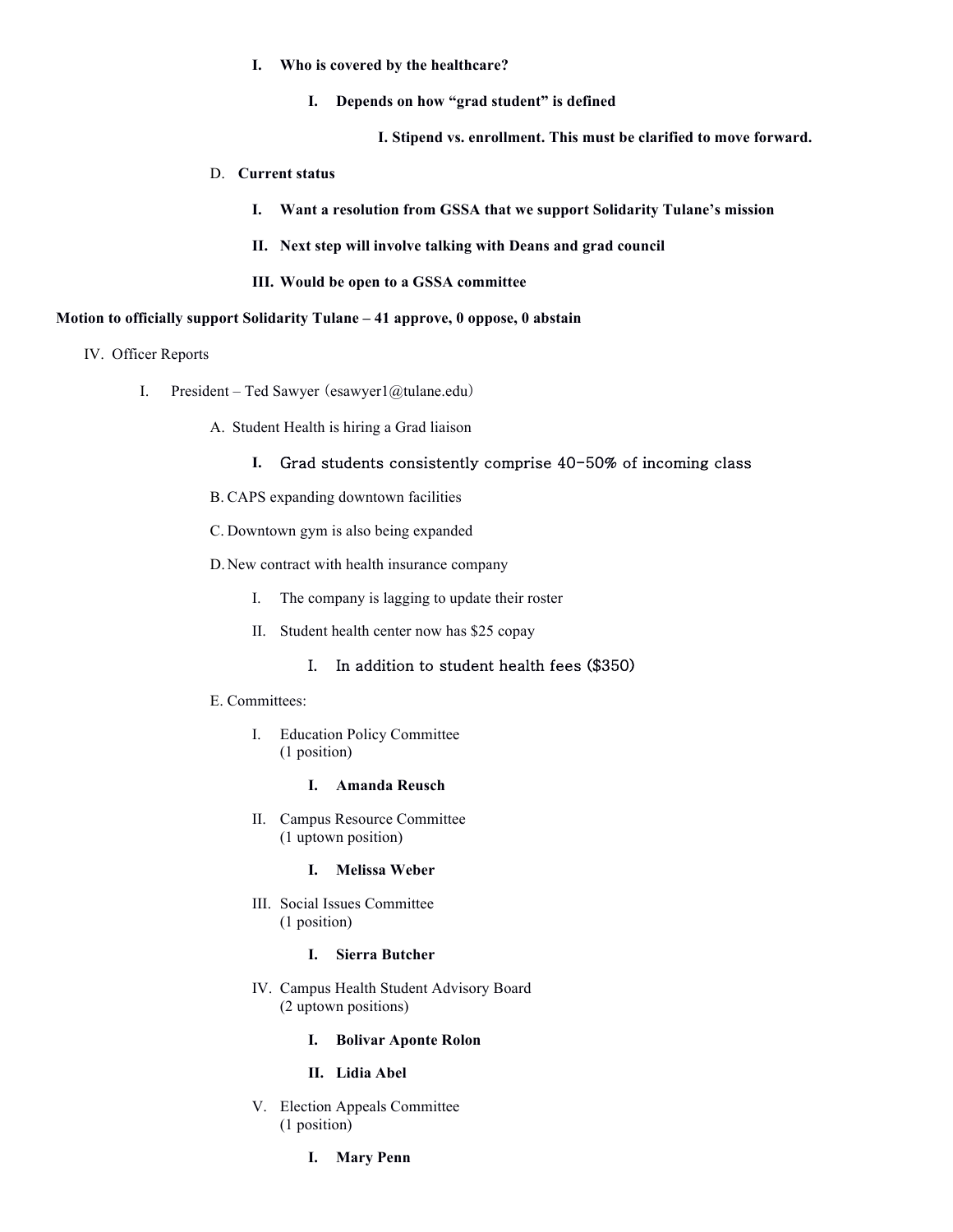# VI. Transportation Committee (1 position)

## **I. Terrence Hunter**

VII. Libraries Advisory Board (1 uptown position)

### **I. Margory Rall**

#### F. Legislative Committee

- **I. Upcoming tasks:** 
	- **I. Update constitution**
	- **II. Proper running of GSSA to maintain access to funding**
- **II. New president and Eboard in spring. Consider whether this may be**

### II. WISE

A.**Fellowship and funding workshop, September 24th 4:30pm at LBC 202. Refreshments served.** 

# B. **Yoga class. September 22nd at 11am in Zimple quad.**

III. Vice President - Evan Wells (ewells4@tulane.edu)

A. Trivia at Bruno's September  $27<sup>th</sup>$ , food out at 5:00pm, trivia starts 5:30pm

- B. 3 Minute Thesis November 14, 2018 at 2pm, Kendall-Cram in LBC
- C. GAPSA Interdivisional Graduate Student Organizations
	- I. Funding available for these interdisciplinary groups now
- D.Replacement needed in spring
	- I. VP responsibilities include: buying food for meetings, arranging sober event monitors, GAPSA meetings and GAPSA committees
	- II. Election for this position will be in second to last meeting. If you are interested, contact Evan.
- IV. Treasurer Brianne Sullivan (bsulliv7@tulane.edu)

### A. **Reminder: All funding request submissions are due by 5 pm on their indicated due date.**

- **I. Website says 11:59pm, but it is actually 5pm**
- B. Currently we have **\$37,410.63** in the bank for events
- C. We have **\$9,073.34** for speakers
- D.Thus, \$**46,483.97** total
- E. Event Request

| <b>Department</b>                   | <b>Event Title</b> | <b>Date</b> | <b>Amount</b><br><b>Requested</b> | <b>Expense</b>    | <b>Expected</b><br><b>Attendance</b> | Per person |
|-------------------------------------|--------------------|-------------|-----------------------------------|-------------------|--------------------------------------|------------|
| Ecology<br>&<br><b>Evolutionary</b> | Ecolunch           | 10/5/2018   | \$60.00                           | coffee and snacks | 30                                   | \$4.00     |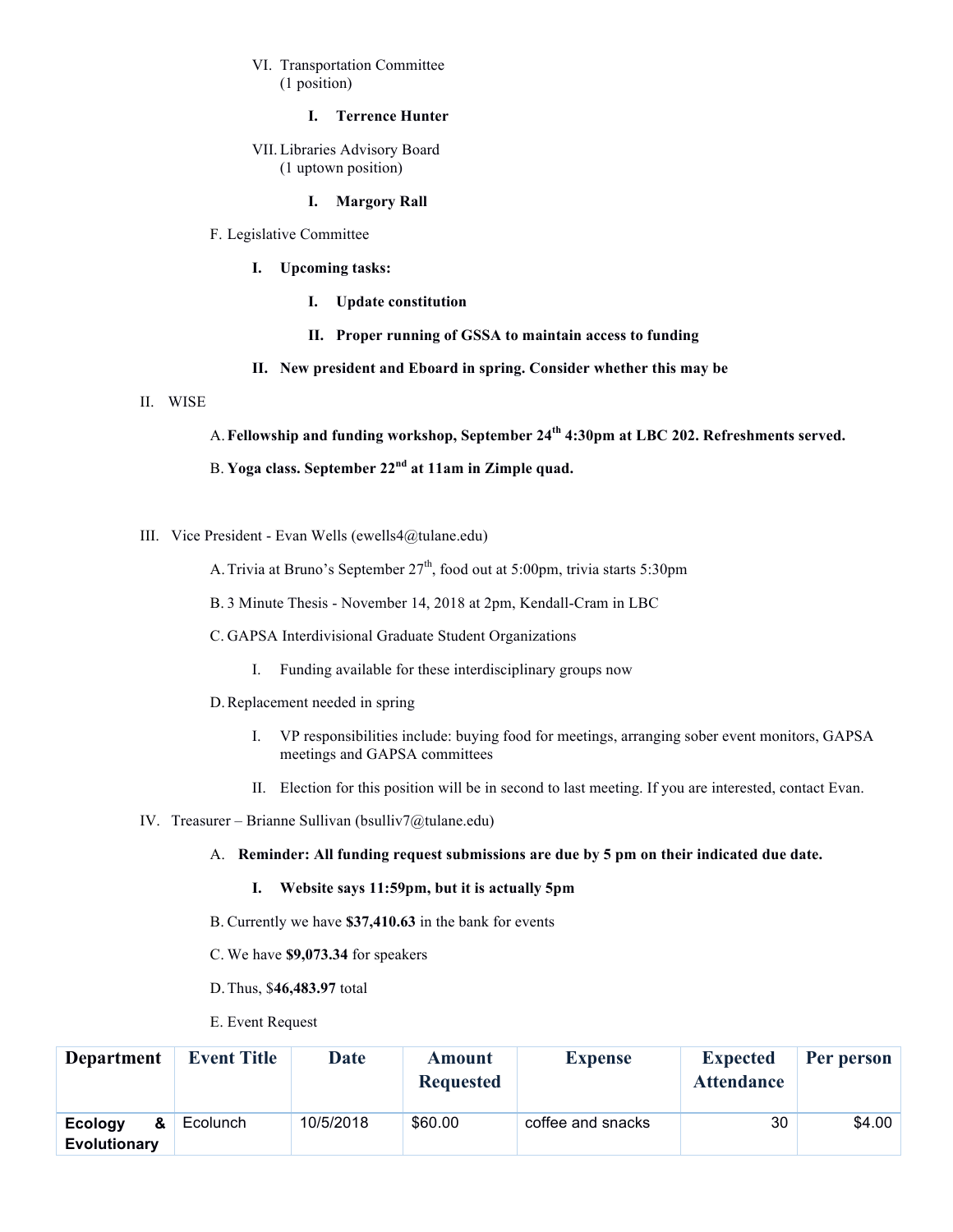| <b>Biology</b><br>۰<br><b>GSSA</b>                       |                                           |            |          |                                                                                                                            |    |         |
|----------------------------------------------------------|-------------------------------------------|------------|----------|----------------------------------------------------------------------------------------------------------------------------|----|---------|
| <b>Mathematics</b><br>- GSSA                             | Graduate<br>Student<br>Colloquium         | 10/2/2018  | \$60.00  | Soda and food                                                                                                              | 20 | \$2.00  |
| <b>Mathematics</b><br>- GSSA                             | Math<br>Graduate<br>Student<br>Colloquium | 10/9/2018  | \$60.00  | Soda and Food                                                                                                              | 20 | \$2.00  |
| <b>Mathematics</b><br>- GSSA                             | Math<br>Graduate<br>Student<br>Colloquium | 10/16/2018 | \$60.00  | Soda and Food                                                                                                              | 20 | \$2.00  |
| <b>Mathematics</b><br>- GSSA                             | Math<br>Graduate<br>Student<br>Colloquium | 10/23/2018 | \$60.00  | Soda and food                                                                                                              | 20 | \$2.00  |
| <b>Mathematics</b><br>- GSSA                             | Math<br>Graduate<br>Student<br>Colloquium | 10/30/2018 | \$60.00  | Soda and Food                                                                                                              | 20 | \$3.00  |
| <b>Mathematics</b><br>- GSSA                             | Math<br>Graduate<br>Student<br>Colloquium | 11/6/2018  | \$60.00  | Soda and food                                                                                                              | 20 | \$3.00  |
| <b>Mathematics</b><br>- GSSA                             | Math<br>Graduate<br>Student<br>Colloquium | 11/13/2018 | \$60.00  | Soda and food                                                                                                              | 20 | \$3.00  |
| <b>Mathematics</b><br>- GSSA                             | Math<br>Graduate<br>Student<br>Colloquium | 11/27/2018 | \$60.00  | Soda and Food                                                                                                              | 20 | \$3.00  |
| <b>Chemistry</b><br><b>GSSA</b>                          | Departmental<br>Meeting                   | 10/3/2018  | \$150.00 | Pizza<br>and<br>soda<br>ordered from Papa<br>Johns, enough<br>for<br>everyone<br>in.<br>$(10-12)$<br>attendance<br>pizzas) | 30 | \$5.00  |
| <b>Biomedical</b><br><b>Engineering -</b><br><b>GSSA</b> | Post-Qual<br>Event                        | 6/7/2019   | \$250.00 | food<br>and<br>non-<br>alcoholic beverages<br>$\ddot{}$<br>loaded<br>(dog<br>fries+non-alcoholic<br>drink)                 | 20 | \$12.50 |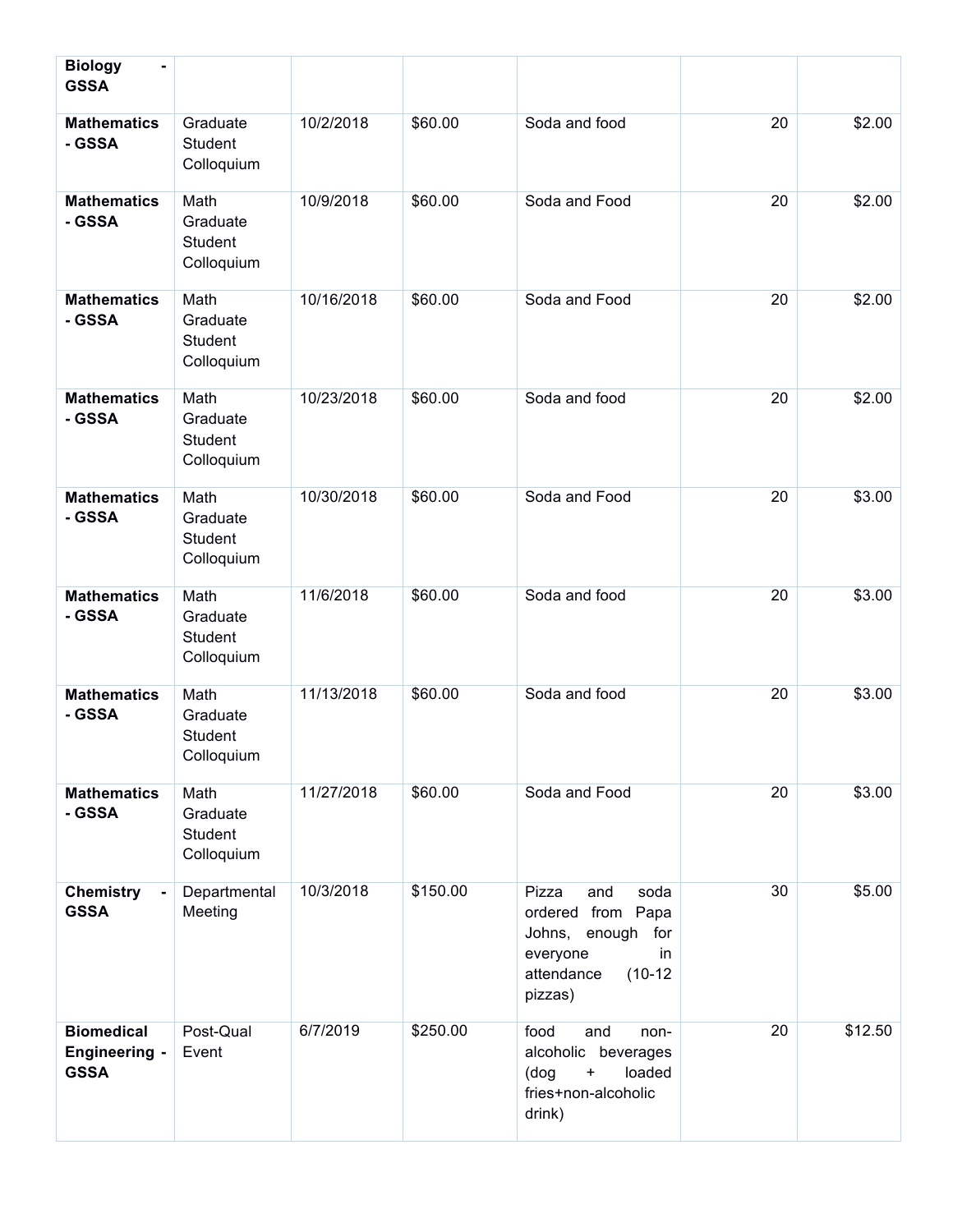| <b>French</b><br>&<br>Italian - GSSA                     | French<br>Department<br>Graduate<br><b>Student Picnic</b>     | 10/19/2018                        | \$250.00   | from<br>Catering<br>Felipe's<br>Taqueria<br>(Taco Buffet for 17 +<br>1lb grilled veggies)                                    | 25                                                                         | \$10.00 |
|----------------------------------------------------------|---------------------------------------------------------------|-----------------------------------|------------|------------------------------------------------------------------------------------------------------------------------------|----------------------------------------------------------------------------|---------|
| <b>Mathematics</b><br>- GSSA                             | Math<br>Graduate<br>Student End<br>of Semester<br>Celebration | 12/4/2018                         | \$120.00   | Food and Soda                                                                                                                | 25                                                                         | \$4.80  |
| Spanish<br>&<br>Portuguese -<br><b>GSSA</b>              | October Picnic                                                | 10/12/2018                        | \$250.00   | Food<br>and<br>non-<br>alcoholic beverages                                                                                   | 15<br>(grad<br>students)                                                   | \$16.67 |
|                                                          |                                                               | Total w/o<br>events over<br>\$250 | \$1,560.00 |                                                                                                                              |                                                                            |         |
| <b>Biomedical</b><br><b>Engineering -</b><br><b>GSSA</b> | Fall BBQ                                                      | 11/2/2018                         | \$858.50   | Emailed                                                                                                                      | 65                                                                         | \$13.21 |
| <b>Music - GSSA</b>                                      | Electric<br>LA-<br>Tex 2018                                   | 10/26/2018                        | \$1,011.87 | Ten (10) 100' XLR<br>cables from<br>ShowMeCables.com<br>, and one (1) Mackie<br>16-channel mixer<br>from<br>Crutchfield.com. | 100, Tulane<br>grad students,<br>staff, faculty,<br>and non-<br>affiliates | \$10.12 |
|                                                          |                                                               | Total w/<br>events over<br>\$250  | \$3,430.37 |                                                                                                                              |                                                                            |         |

**Motion to vote as a slate on events less than \$250- – 41 approve, 0 oppose, 0 abstain**

# **Motion to approve events as a slate on events less than \$250- – 41 approve, 0 oppose, 0 abstain**

| <b>Biochemical</b><br><b>Engineering -</b><br>Fall BBQ -<br>Itemized<br><b>Budget</b> |                           |       |                  |                        |                       |      |
|---------------------------------------------------------------------------------------|---------------------------|-------|------------------|------------------------|-----------------------|------|
| Item                                                                                  | Vendor                    | Price | Number<br>Served | Price<br>per<br>Person | Number<br>to<br>Order | Cost |
| <b>Pulled Pork</b>                                                                    | Oak<br>Blue<br><b>BBQ</b> | 14    | 3                | 4.67                   | 22                    | 308  |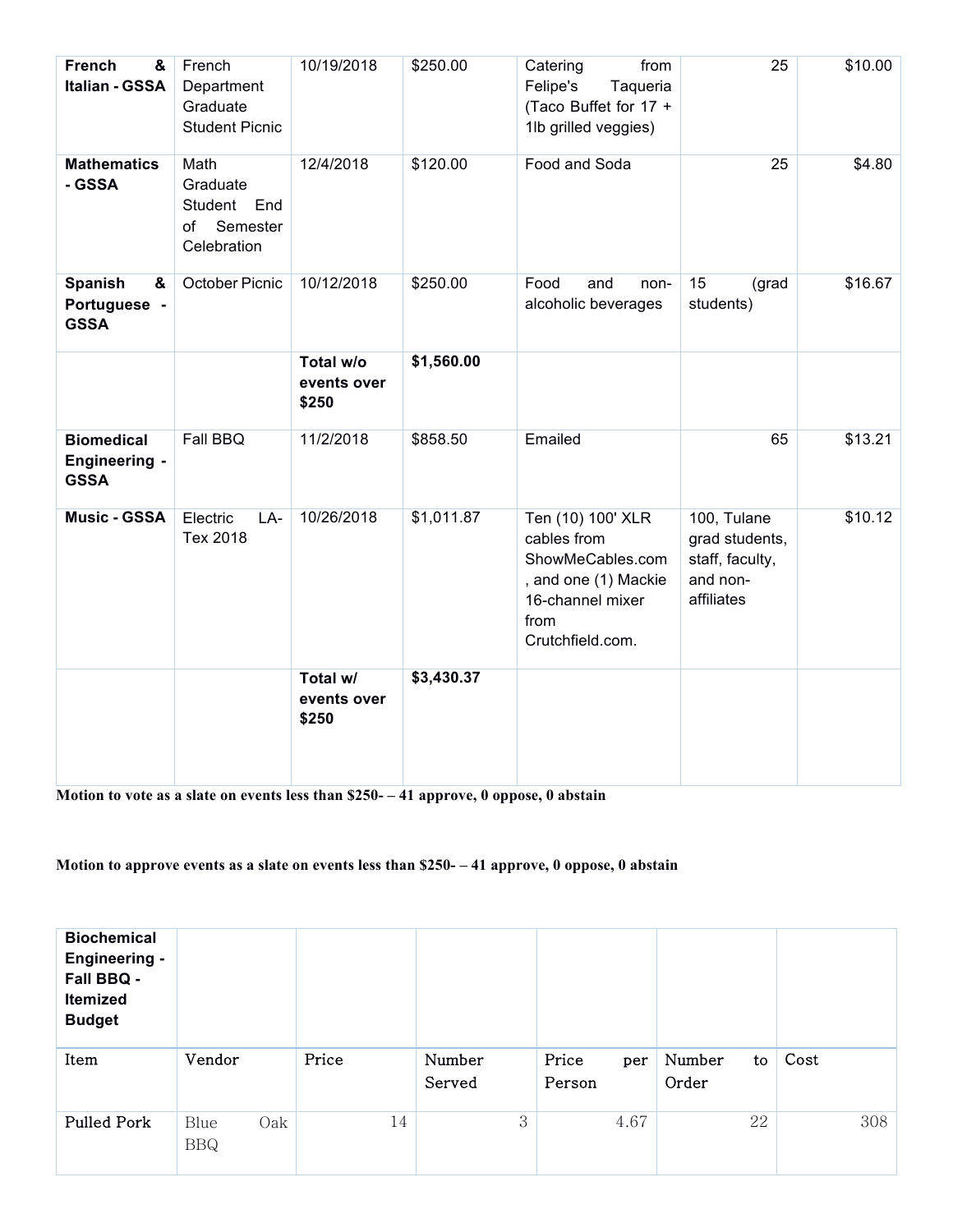| Mac<br>$\mathbf{n}^{\prime}$<br>Cheese     | Oak<br>Blue<br><b>BBQ</b>   | $\rm 84$       | 50      | 1.68     | 1.5            | 126              |
|--------------------------------------------|-----------------------------|----------------|---------|----------|----------------|------------------|
| <b>Baked Beans</b>                         | Oak<br>Blue<br>$_{\rm BBQ}$ | $42\,$         | 25      | 1.68     | $\overline{2}$ | 84               |
| Potato Salad                               | Oak<br>Blue<br><b>BBQ</b>   | $42\,$         | 25      | 1.68     | $\overline{2}$ | 84               |
| Sauce                                      | Oak<br>Blue<br>$_{\rm BBQ}$ | $\overline{7}$ | 25      | 0.28     | 3              | 21               |
| Salad<br>Dressing                          | Rouses                      | 3              | 15      | 0.2      | 5              | 15               |
| Salad                                      | Rouses                      | 3.5            | 10      | 0.35     | $\sqrt{ }$     | 24.5             |
| Bread/Rolls                                | Rouses                      | 3              | $12\,$  | 0.25     | $\,6$          | $18\,$           |
| Sweet Tea                                  | Rouses                      | $\,3$          | 16      | 0.19     | $\overline{4}$ | 12               |
| Water                                      | Rouses                      | 3              | 12      | 0.25     | 3              | $\boldsymbol{9}$ |
| Cups                                       | Walmart                     | $\,3$          | 30      | $0.1\,$  | $\sqrt{2}$     | $\,6\,$          |
| Plates                                     | Walmart                     | $\overline{5}$ | 200     | 0.03     | $\mathbf{1}$   | $\mathbf 5$      |
| Napkins                                    | Walmart                     | $\sqrt{3}$     | 200     | $0.02\,$ | $\mathbf{1}$   | $\mathbf{3}$     |
| Silverware                                 | Walmart                     | $\overline{4}$ | 32      | 0.13     | 3              | 12               |
| <b>Bowls</b>                               | Walmart                     | 3              | 50      | 0.06     | $\overline{2}$ | $\,6\,$          |
| Ice Cream                                  | Baskin<br>Robins            | $\,6\,$        | $\,6\,$ | $\,1$    | $10\,$         | 60               |
| Catering Tip                               | Oak<br>Blue<br><b>BBQ</b>   | 65             | 60      | 1.08     | $\mathbf{1}$   | 65               |
|                                            |                             |                |         |          |                |                  |
| Total                                      |                             |                |         | 14.31    |                | 858.5            |
|                                            |                             |                |         |          |                |                  |
| off<br>based<br>attendance of<br>65 people |                             |                |         |          |                |                  |

| <b>Music Department Itemized</b> |  |
|----------------------------------|--|
| <b>Budget: Electric LA-TEX</b>   |  |
| <b>2018 Contemporary</b>         |  |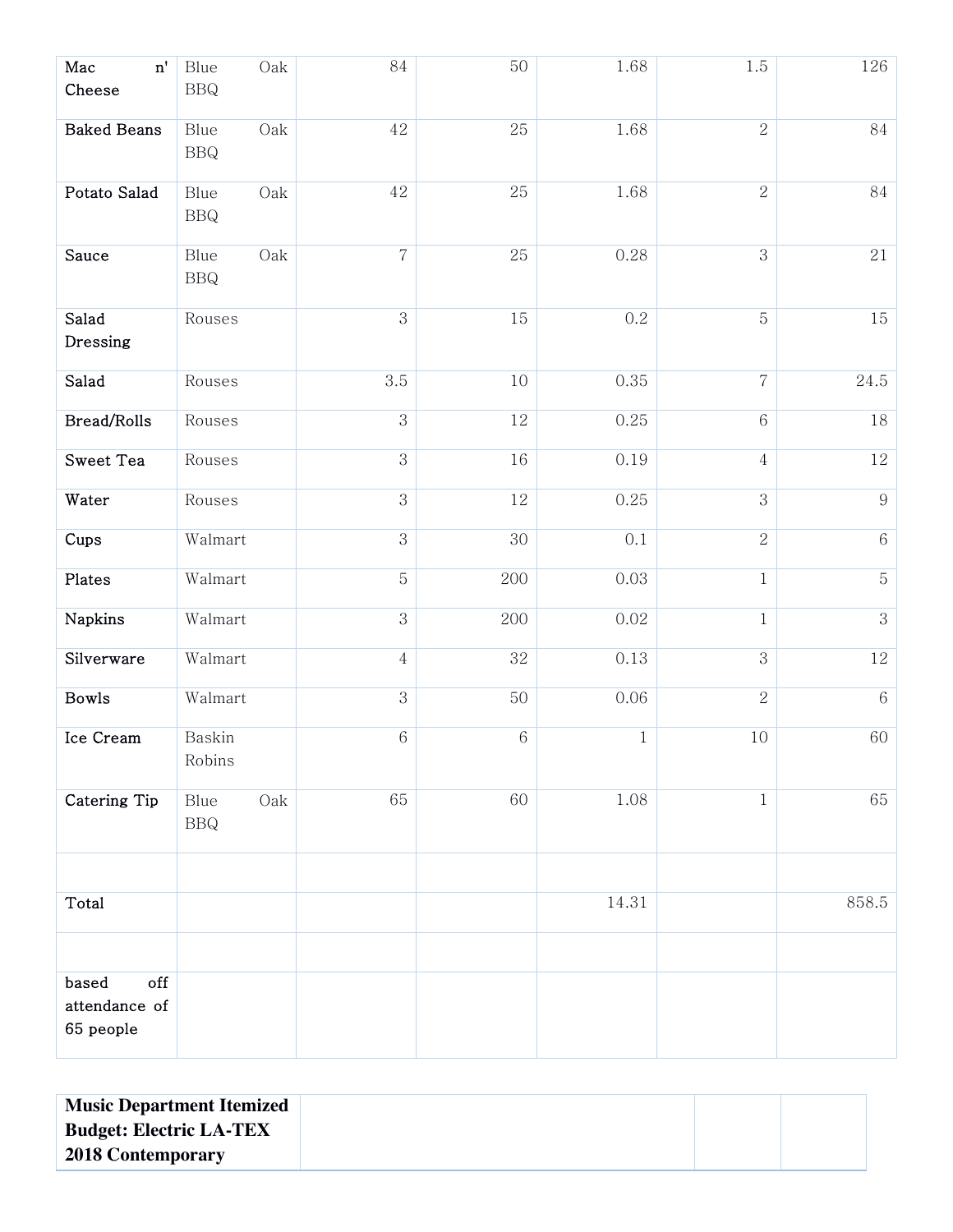| <b>Electronic Music Festival</b> |                                                                                                                                                                     |                   |          |  |  |  |
|----------------------------------|---------------------------------------------------------------------------------------------------------------------------------------------------------------------|-------------------|----------|--|--|--|
| Quantity                         | Description                                                                                                                                                         | <b>Unit Price</b> | Total    |  |  |  |
| 10                               | Pro-Audio XLR 3 Pin Male to XLR 3 Pin Female Cable (100 ft)<br>https://www.showmecables.com/by-category/cables/pro-<br>audio/pro-audio-cable-xlr-male-to-xlr-female |                   |          |  |  |  |
| 1                                | ProFX16v2<br>16-Channel<br>Mackie<br>Mixer<br>https://www.crutchfield.com/p 863PFX16V2/Mackie-<br>ProFX16v2.html                                                    | \$449.99          | \$449.99 |  |  |  |
|                                  |                                                                                                                                                                     |                   |          |  |  |  |
| <b>Subtotal</b>                  | \$989.89                                                                                                                                                            |                   |          |  |  |  |
| <b>Sales Tax</b>                 | \$0.00                                                                                                                                                              |                   |          |  |  |  |
| <b>Shipping &amp; Handling</b>   |                                                                                                                                                                     |                   |          |  |  |  |
| <b>Total Requested</b>           | \$1,011.87                                                                                                                                                          |                   |          |  |  |  |

**Motion to vote as a slate on events over \$250- – 41 approve, 0 oppose, 0 abstain**

# **Motion to approve events as a slate on events over \$250- – 41 approve, 0 oppose, 0 abstain**

# Speaker Requests

| Requestor's Department | Speaker       |           | Full Event Start   Honorarium | Travel | Lodging |
|------------------------|---------------|-----------|-------------------------------|--------|---------|
|                        | Legal Name    | Date      |                               |        |         |
|                        |               |           |                               |        |         |
|                        |               |           |                               |        |         |
| Physics                | Yang-Zhi Chou | 10/26/201 | \$200                         | \$500  | \$170   |
|                        |               | 8         |                               |        |         |
|                        |               |           |                               |        |         |
|                        |               |           |                               |        |         |

**Motion to approve speaker at \$870- – 41 approve, 0 oppose, 0 abstain**

### • **Will need 4 from SSE and SLA for budget committee. Prepare future Treasurer.**

V. Secretary – Sarah Khalil (skhalil@tulane.edu) Proxy: Christen Steele

A.Email me (Sarah) new reps and their emails and who they're replacing if you haven't yet!